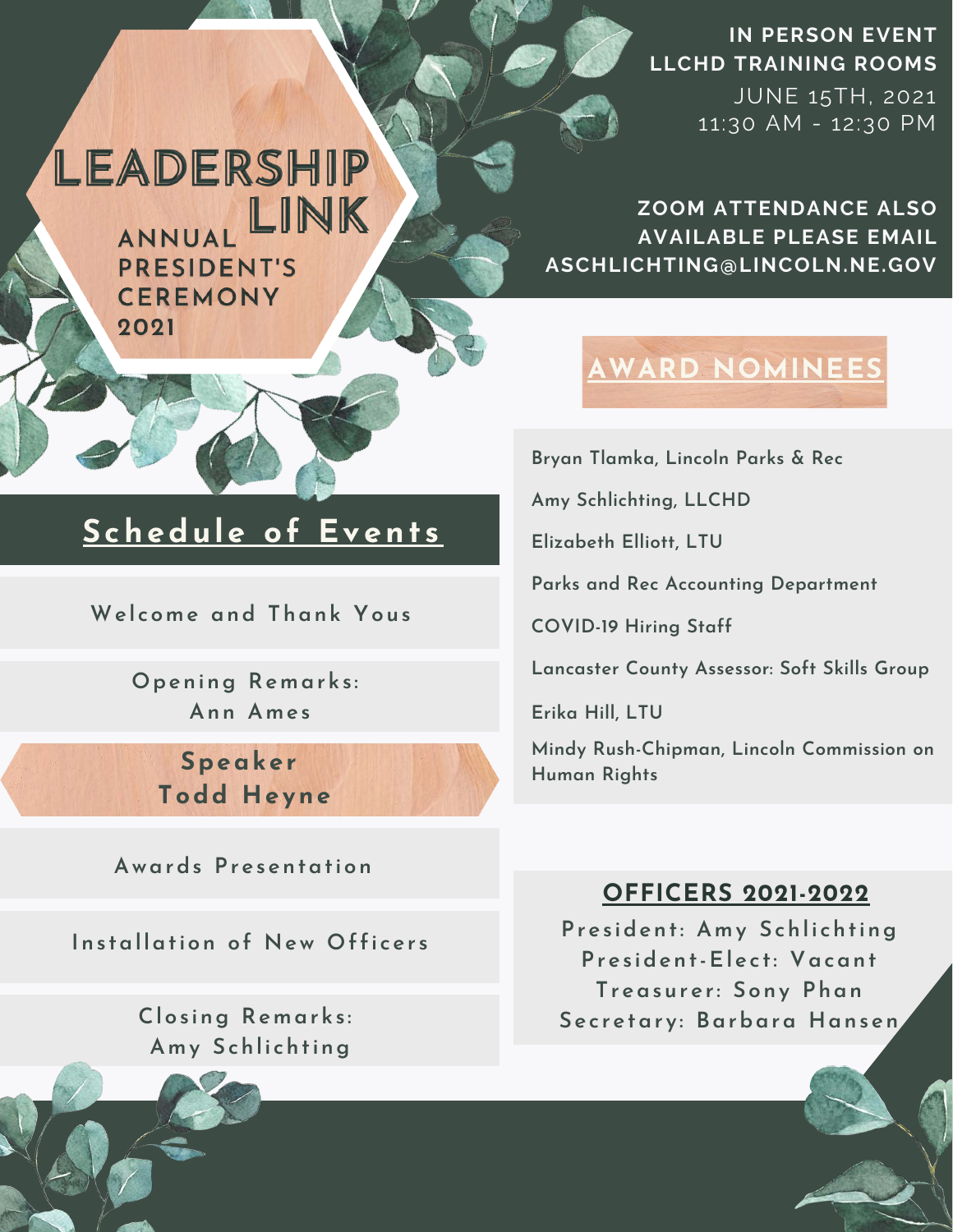LEADERSHIP LINK CHAPTER #587 RECOGNITION AND AWARDS

#### 2020/2021 OFFICERS & BOARD MEMBERS

President – Ann Ames, Admin Services President-Elect – Amy Schlichting, LLCHD Past President – Christina Hitz, LLCHD Secretary – Barbara Hansen, Library Treasurer – Sony Phan, City Clerk Executive Board Liaison – Pat Borer, LFR

#### 2020/2021 COMMITTEE CHAIRS

Awards - Cassandra LeBlanc, LLCHD Community Service - Vacant Member Relations – Mike Comstock, Parks & Rec Professional Development - Cassandra LeBlanc, LLCHD Publications (Newsletter) - Sadie Jensen, LLCHD Publications (Website) - Deborah Byrne, LLCHD Website Manager - Doug Thorpe, HR

#### 2020/2021 EXECUTIVE ADVISORS

Chad Blahak, Building & Safety Doug McDaniel, Human Resources Linda Zabel, Retired State of Nebraska Pam Dingman, County Engineer Pat Leach, Library Patrick Borer, LFR Scott E. Holmes, LLCHD

#### NATIONAL CHAPTER AWARDS

Outstanding Chapter 2020, 2019, 2018, 2017, 2016, 2015, 2014, 2013, 2012, 2011, 2010, 2009, 2008, 2007, 2006, 2005, 2004, 1999

**Superior Chapter** 2000, 1998

Professional Development 1999, 1998

Community Services 2018, 2017, 2016, 2015, 2014, 2013, 2012, 2011, 2010, 2009, 2008, 2007, 2006, 2005, 2004, 1999

Chapter Growth 2014

2020 - COVID-19 Hotline Team, LLCHD TEAM WORK AWARD

#### CUSTOMER SERVICE AWARD

2020 - Roy Rivera-Barcenas, Parks & Rec

#### PRESIDENT'S AWARD WINNERS

2020 - Mayor Leirion Gaylor Baird 2019 - Donna Garden, Transportation & Utilities

#### LEADERSHIP LINK COMPETENCY GROWTH AWARD WINNERS

2020 - Francisca Beltran, Lincoln Commission on Human Rights

#### KATHY SMITH PINNACLE AWARD WINNERS

2020 - Jenny Turechek, Aging Partners 2019 - Jenny DeBuhr, Lancaster County Extension 2018-Scott Holmes, LLCHD 2017 – Judy Halstead, LLCHD 2016 – Martha Hakenkamp, Aging Partners 2015 – Stephen Frederick, LLCHD 2014 – June Pederson, Aging Partners 2013 - Barb Boggs, Human Resources 2012 - Cori Beattie, County Clerk 2011 - Erik Hubl, County Engineer 2010 - Elaine Severe, LLCHD 2009 - Terri Storer, Law 2008- Pat Kant, Human Resources

#### MANAGER OF THE YEAR WINNERS

2020 - Pat Lopez, LLCHD 2018 – Charlotte Burke, LLCHD 2017 – Lonnie Burklund, Public Works & Utilities 2016 – Steve Owen, Public Works & Utilities 2015 – Sherrie Meints, LFR 2014 – Dorothy Skorupa, Parks & Recreation 2013 – Sandra Lutz, Aging Partners 2012 - Thomas Shafer - Public Works & Utilities 2011 - Jerry Witte, Sheriff's Office 2010 - Fran Mejer, Public Works & Utilities 2009 - Scott Opfer, Public Works & Utilities 2008 - Dan Wright, Lincoln Fire & Rescue 2007 - Steve Werthmann, Urban Development 2007 - Vince Mejer, Purchasing 2006 - June Pederson, Aging Partners 2005 - Peggy Apthorpe, Aging Partners 2005 - Joyce Kubicek, Aging Partners 2004 - John Dale, Library 2003 - Don Herz, City Finance 2003 - Steve Owen, Public Works & Utilities 2002 - Terri Storer, Law 2001 - Dee Lee, Election Commissioner 2000 - Larry Worth, Public Works & Utilities 1999 - Paul Jones, Library 1998 - Ed Ragatz, Police 1997 - Karla Welding, Public Works & Utilities